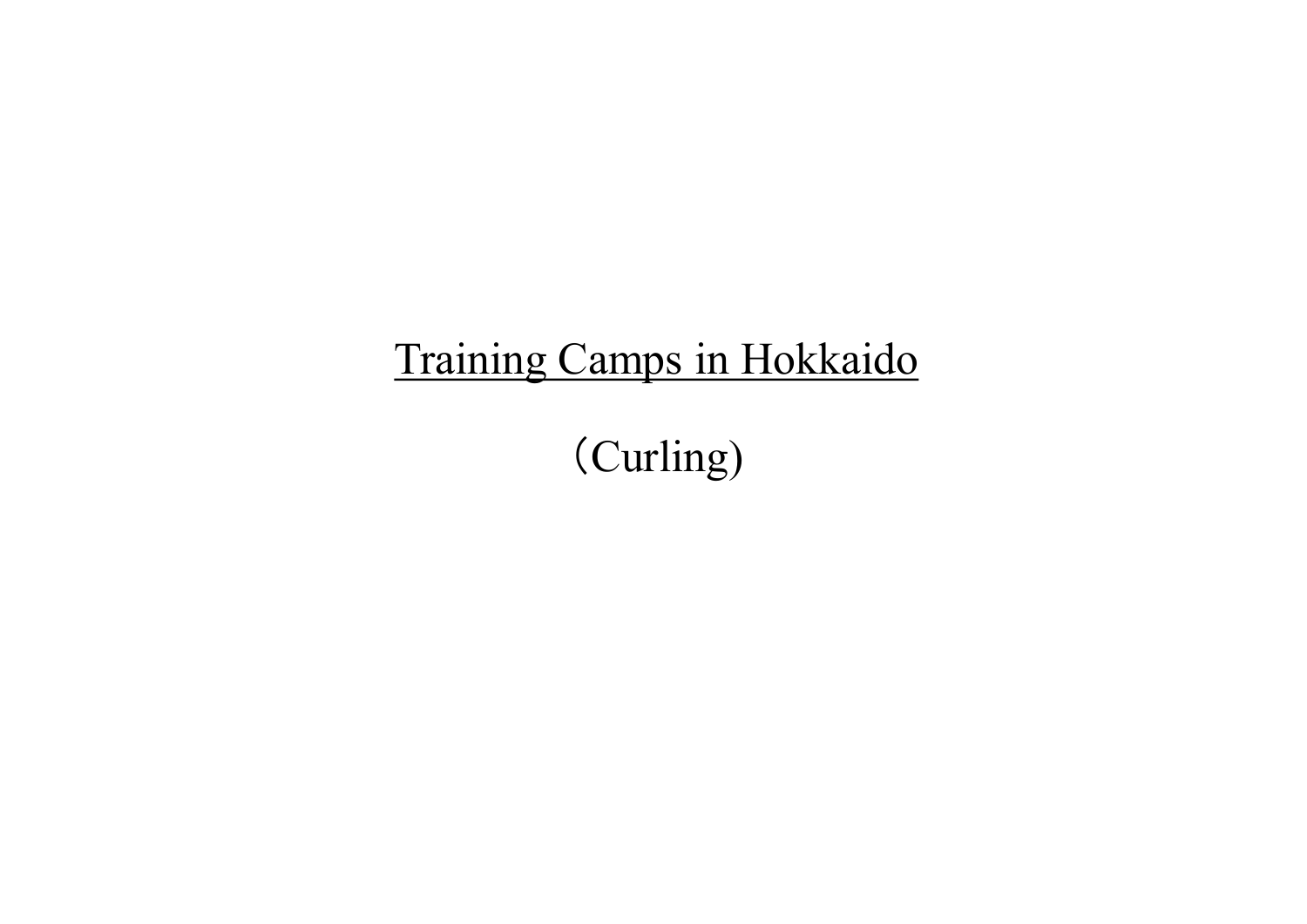### Curling Training Camps in Hokkaido

|                |          | Names of the Curling Halls         | <b>Curling Hall Overview</b> |                           |                              |              |                  |      |
|----------------|----------|------------------------------------|------------------------------|---------------------------|------------------------------|--------------|------------------|------|
|                | City     |                                    | Changing<br>Rooms            | Shower<br>Rooms           | Washrooms<br>(Western Style) | Reservation  | Gym              | Pool |
|                | Sapporo  | Dogin Curling Stadium              | ✓                            | ✓                         | ✓                            | ✓            | X                |      |
| $\overline{2}$ | Moseushi | Curling Hall                       | ✓                            | $\boldsymbol{\mathsf{x}}$ | ✔                            | ✓            | X                |      |
| 3              | Nayoro   | Hokkaido Sunpillar Exchange Center | ✓                            | $\boldsymbol{x}$          | ✓                            | $\checkmark$ | $\boldsymbol{x}$ |      |
| $\overline{4}$ | Kitami   | <b>Advicks Tokoro Curling Hall</b> | $\checkmark$                 | $\boldsymbol{\mathsf{x}}$ | ✓                            | ✓            | ×                |      |

△:Negotiable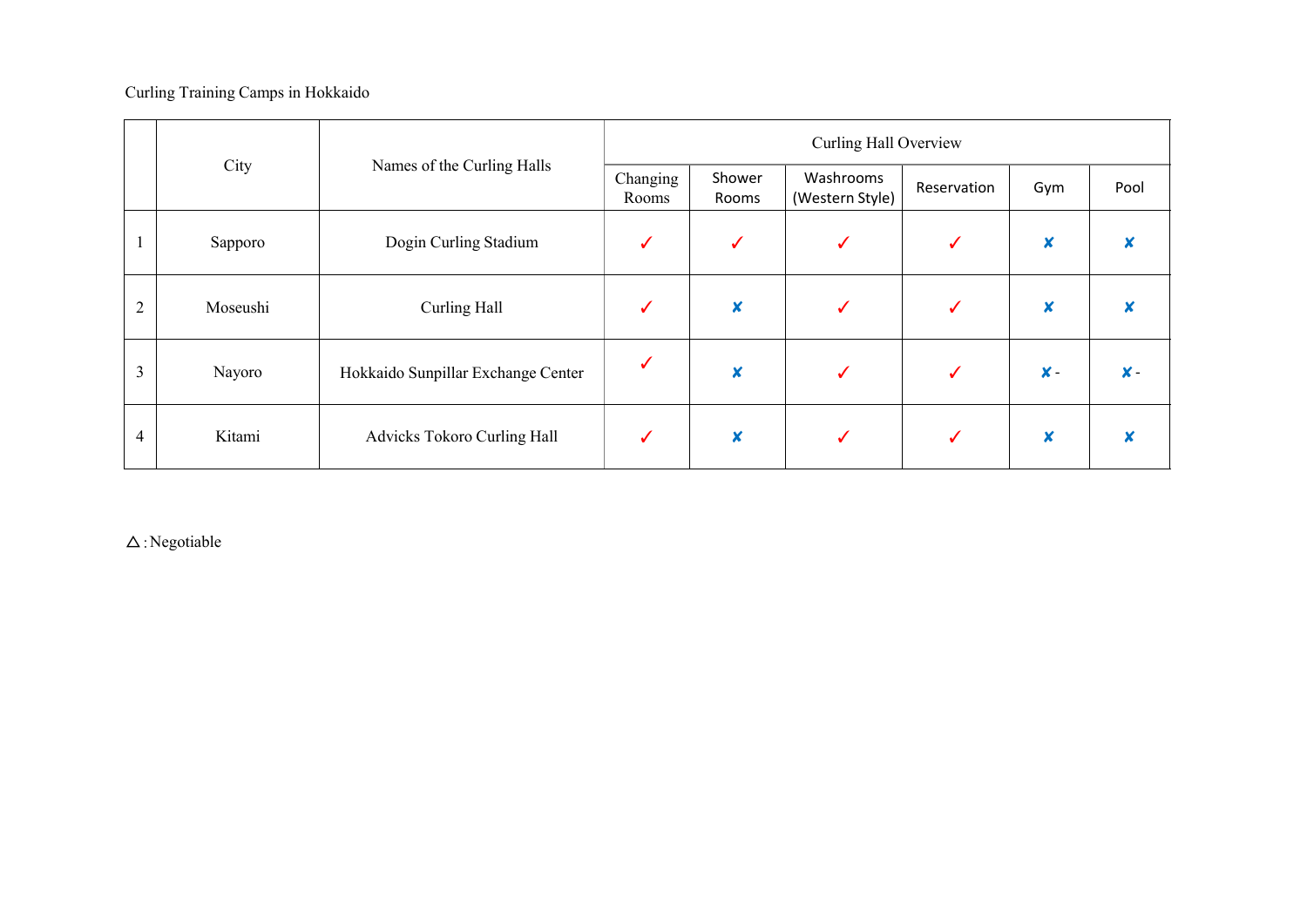| Hokkaido Bank Curling<br>Stadium (Completed in 2012) | Location: 1-18, Tsukisamu East 1-jou 9-chome, Toyohira Ward, Sapporo<br>Average temperature in January:-4.5 $\degree$ C<br>Average precipitation in January: 71.5mm |  |  |
|------------------------------------------------------|---------------------------------------------------------------------------------------------------------------------------------------------------------------------|--|--|
|                                                      | Facility                                                                                                                                                            |  |  |



Facility Length: 45.72 m Width: 25 m Sheets: 5 Changing rooms:  $\checkmark$  Shower rooms:  $\checkmark$ Toilets (western style, handicap accessible):  $\checkmark$ Reservation through an offer:  $\checkmark$ Usage fee: Private usage per day ¥16,500 Gym:  $\times$  Pool:  $\times$ 

Accommodations, Transportation, Meals and Language Support

There are many hotel options in Sapporo. Transportation, meals, foreign language support can generally be provided upon demand. (Negotiable)

Past usage by high level athletes from a variety of countries N/A

Contact Us Sports Division, Sapporo Tourism and Culture Office TEL +81-11-21-3044 E-mail: sports@city.sapporo.jp



Access Bus from New Chitose Airport , approx. 1 hour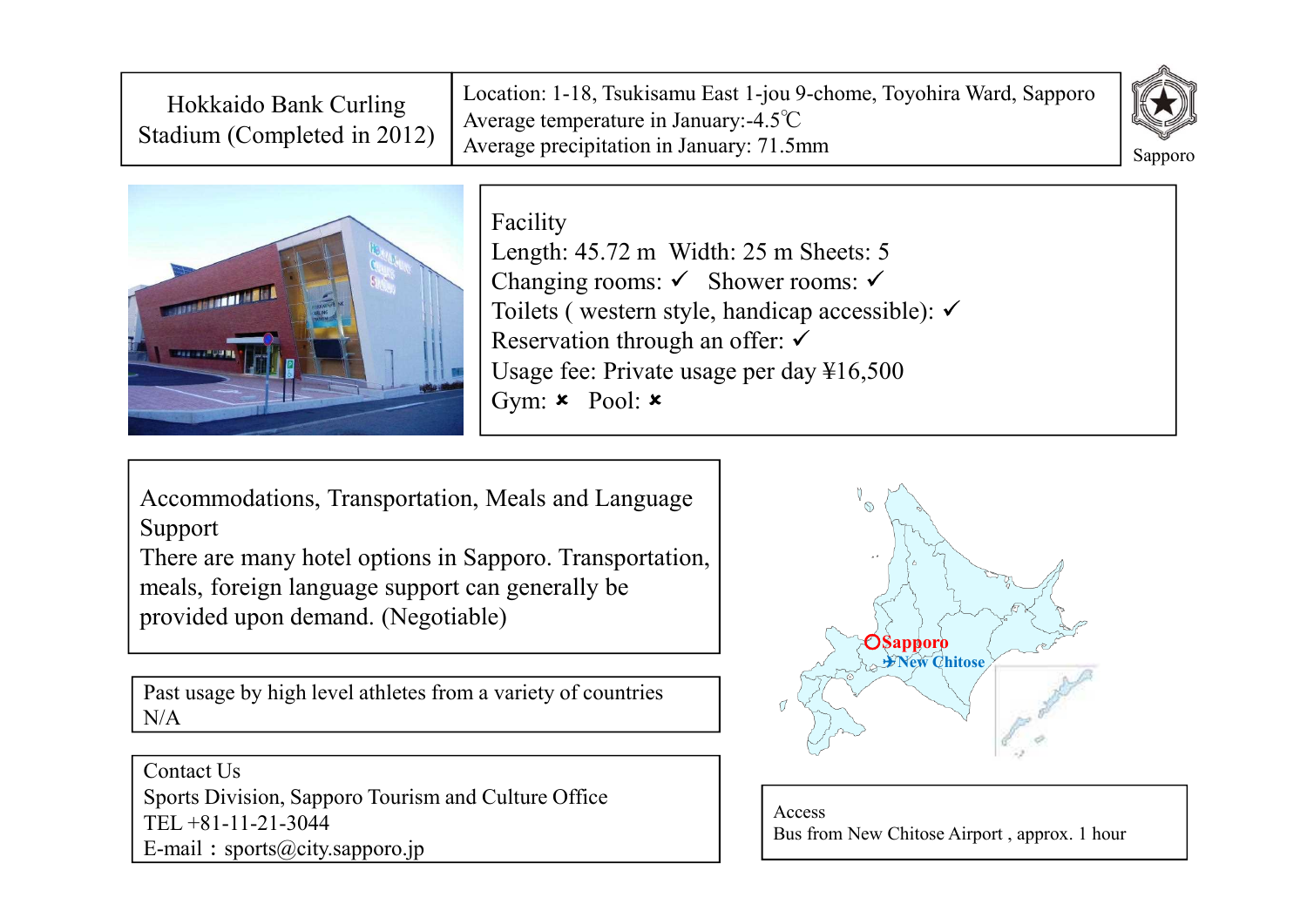| Location: 5181-2, Moseushi<br>Average temperature in January:- $7.6^{\circ}\text{C}$<br>Moseushi Curling Hall<br>Average precipitation in January: 58 mm |                                                                                                                                                                                                                                                                                                                                                                           | Moseushi |
|----------------------------------------------------------------------------------------------------------------------------------------------------------|---------------------------------------------------------------------------------------------------------------------------------------------------------------------------------------------------------------------------------------------------------------------------------------------------------------------------------------------------------------------------|----------|
|                                                                                                                                                          | Facility<br>Length: 48 m Width: 23 m Sheets: 4<br>Barrier Free: ✓<br>Changing rooms: $\checkmark$<br>Shower rooms: Unequipped<br>Toilets (western style, handicap accessible): $\checkmark$ WiFi: $\checkmark$<br>Reservation through an offer: $\checkmark$<br>Usage fee: Private usage per day $44,000$ (10:00-21:00)<br>Gym: $\mathbf{\times}$ Pool: $\mathbf{\times}$ |          |

Accommodations ( 2 options available) Room rates ( 1 day, 2 meals): Approximately ¥6,500 Time to the training facility: 5-20 minutes Transportation support to the training facility: Negotiable Transportation support with the nearest airport: Negotiable ( for a fee) Meals (upon request): Negotiable Foreign language support: Available WiFi: Unavailable

Past usage by high level athletes from a variety of countries Team Japan 2011-Japan/China/Korea Goodwill Tournament

### Contact Us

Planning Promotion Division , Moseushi City TEL+81-164-32-2411 E-mail: shinkog@town.moseushi.hokkaido.jp



| Access                                              |
|-----------------------------------------------------|
| From New Chitose Airport by bus: Approximately 2    |
| hours                                               |
| From Asahikawa Airport by bus: Approximately 1 hour |
| 15 minutes                                          |
|                                                     |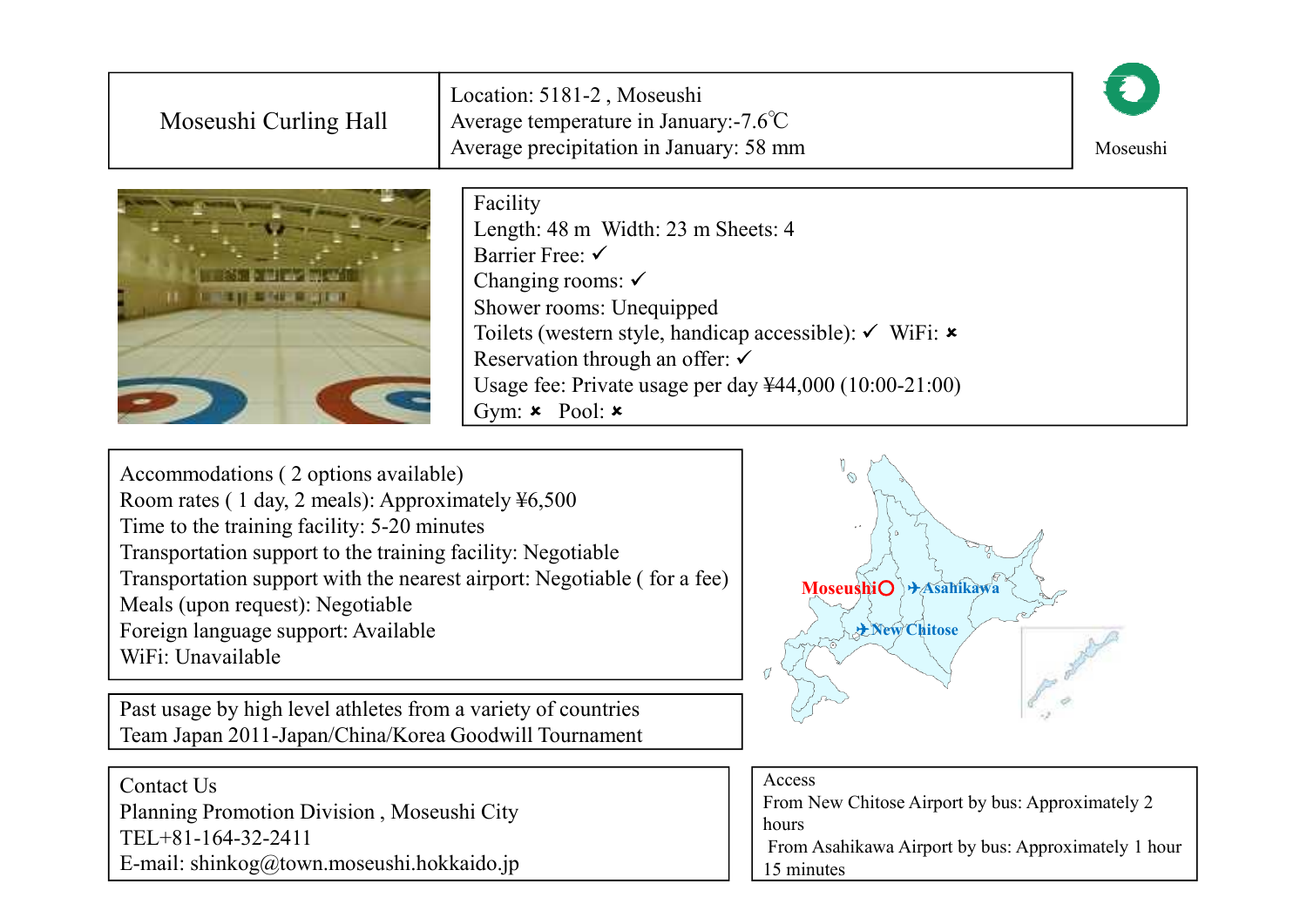| Facility<br>Facility hours: November to March (10:00-22:00)<br>Hog-line violation detection system: $\checkmark$<br>Changing rooms: $\checkmark$ Shower rooms: $\checkmark$<br>$=$<br>E Channel<br>Toilets (western style): $\checkmark$ Meeting room, Seats: $\checkmark$<br>WiFi: $\checkmark$<br>$\overline{\mathcal{F}}$<br>Reservation through an offer: $\checkmark$<br>Usage fee(1 sheet/hour): $\yen 1,700$<br>There is a ski-jump facility, ski hill, Japanese hot springs and gymnasium all<br>located within 5 km | Hokkaido Sunpillar<br><b>Exchange Center</b><br>(Completed in 2005) | Location: 147, Nisshin, Nayoro<br>https://maps.google.co.jp/?hl=en≪=44.37369,142.473122&spn=0.002262,0.005284&<br>t=h&z=18&brcurrent=3,0x5f0d95d6e3133a13:0x6563b2b31cd5626b,1<br>Average temperature in January: -9.4 $^{\circ}$ C<br>Average precipitation in January: 54 mm | Nayoro |
|------------------------------------------------------------------------------------------------------------------------------------------------------------------------------------------------------------------------------------------------------------------------------------------------------------------------------------------------------------------------------------------------------------------------------------------------------------------------------------------------------------------------------|---------------------------------------------------------------------|--------------------------------------------------------------------------------------------------------------------------------------------------------------------------------------------------------------------------------------------------------------------------------|--------|
|                                                                                                                                                                                                                                                                                                                                                                                                                                                                                                                              |                                                                     |                                                                                                                                                                                                                                                                                |        |

Accommodations: For example Nayoro Sunpillar Onsen Room rates(1 night, 3 meals): 7,870 yen \*Other hotels room rates (estimate:1 night with only breakfast): ¥5,000-6,500 Distance to the curling hall: approx. 5 km/ 10 minutes by bus Transportation support to the curling hall: Available Transportation support with Asahikawa Airport: Available Meals (upon request): Available Foreign language support (English): Available WiFi: Available

Past usage by high level athletes from a variety of countries Russia(2015 World Women's Curling Championship) Past tournaments 2010 Pacific Junior Curling Championship, 2011 Japan Curling Championship

#### Contact Us

Lifelong Learning Division, Board of Education , Nayoro City TEL: +81-01654-2-2218 E-mail: nybunsen@city.nagyoro.lg.jp



Bus from New Chitose Airport, approx. 2hour Bus from Asahikawa Airport, approx. 1 hour 15 minutes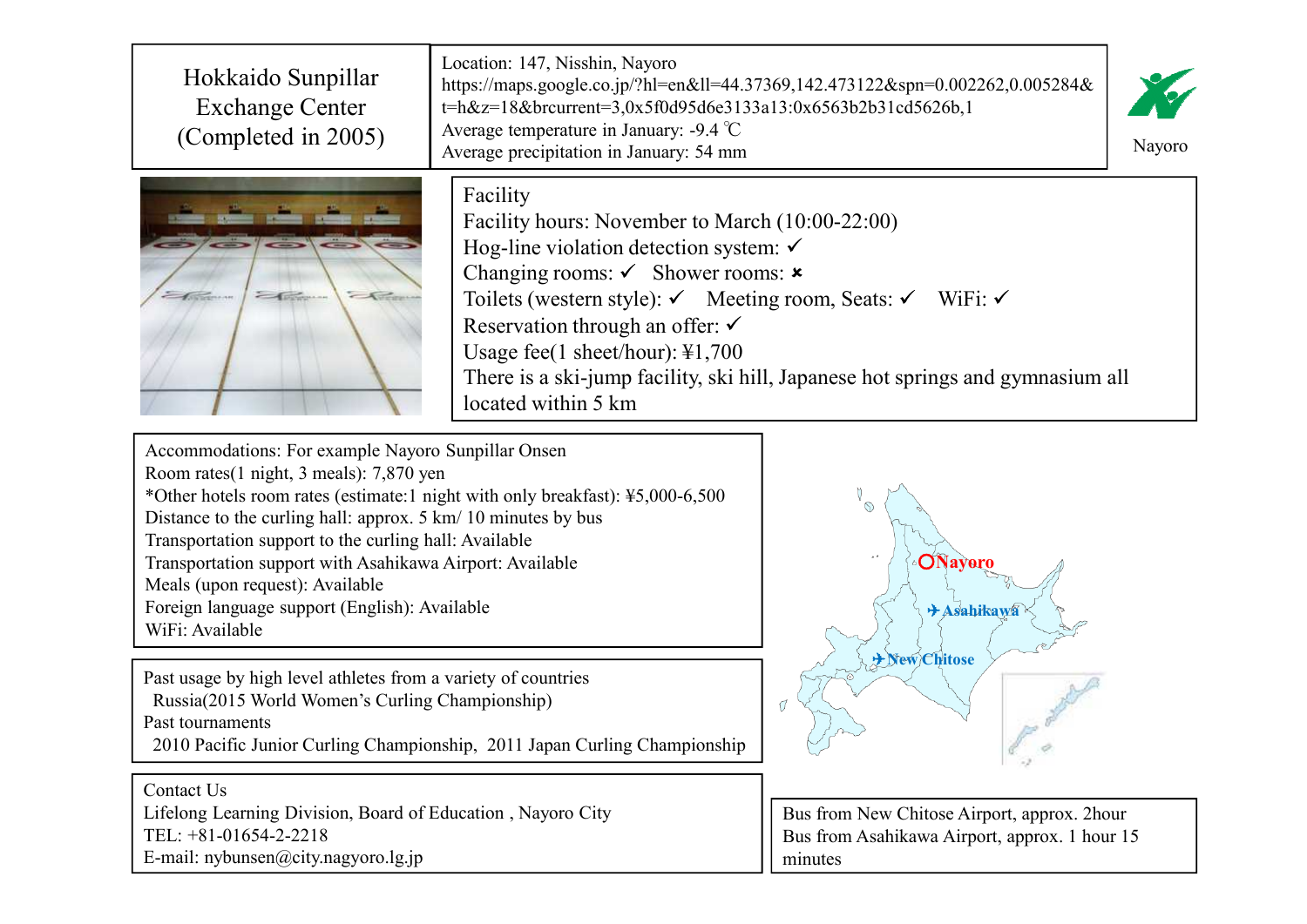| <b>Advicks Tokoro Curling Hall</b><br>(Completed in 2013) | Location: 2-2, Tosa, Tokoro, Kitami<br>Average temperature in January : $-8.6^{\circ}\text{C}$<br>Average precipitation in January: 14.5mm                                                                                                                                                                                                                                                                                                                                                                                                                                    | Kitami |
|-----------------------------------------------------------|-------------------------------------------------------------------------------------------------------------------------------------------------------------------------------------------------------------------------------------------------------------------------------------------------------------------------------------------------------------------------------------------------------------------------------------------------------------------------------------------------------------------------------------------------------------------------------|--------|
|                                                           | Facility<br>Length: 45.72 m Sheet width: 5 m Number of sheets: 6<br>Facility hours: All Season (10:00-22:00)<br>Hog-line violation detection system: $\checkmark$ Clocking system : $\checkmark$<br>Changing rooms: $\checkmark$ Shower rooms: $\checkmark$<br>Toilets (western style, handicap accessible): $\checkmark$ Meeting room: $\checkmark$ WiFi: $\checkmark$<br>Reservation through an offer: $\checkmark$<br>Usage fee $(1 \text{ sheet/hour})$ : \frac{4}{1,800}<br>Gym: $\star$ Pool: $\star$ Support with Doping: Available<br><b>X</b> Gymnasium next to hall |        |

Accommodations: example-Lake Saroma Tsuruga Resort Room rates(1 night with only breakfast):  $46,480 \sim$ Time to the training facility: Approx. 15 minutes by bus Transportation support to the training facility: Available Transportation support to the nearest airport: Available Meals : Buffet Language support (English): Available WiFi: Available

Past usage by high level athletes from a variety of countries  $N/A$ Past tournaments 2015 Japan Curling Championship, 2015 Pacific Asia Curling Championship Japan Qualifying

Contact Us

Sports Division, Board of Education, Kitami City TEL: +81-157-33-1842 E-mail: sports@city.kitami.lg.jp



Access

Bus from Memanbetsu Airport, approx. 45 minutes